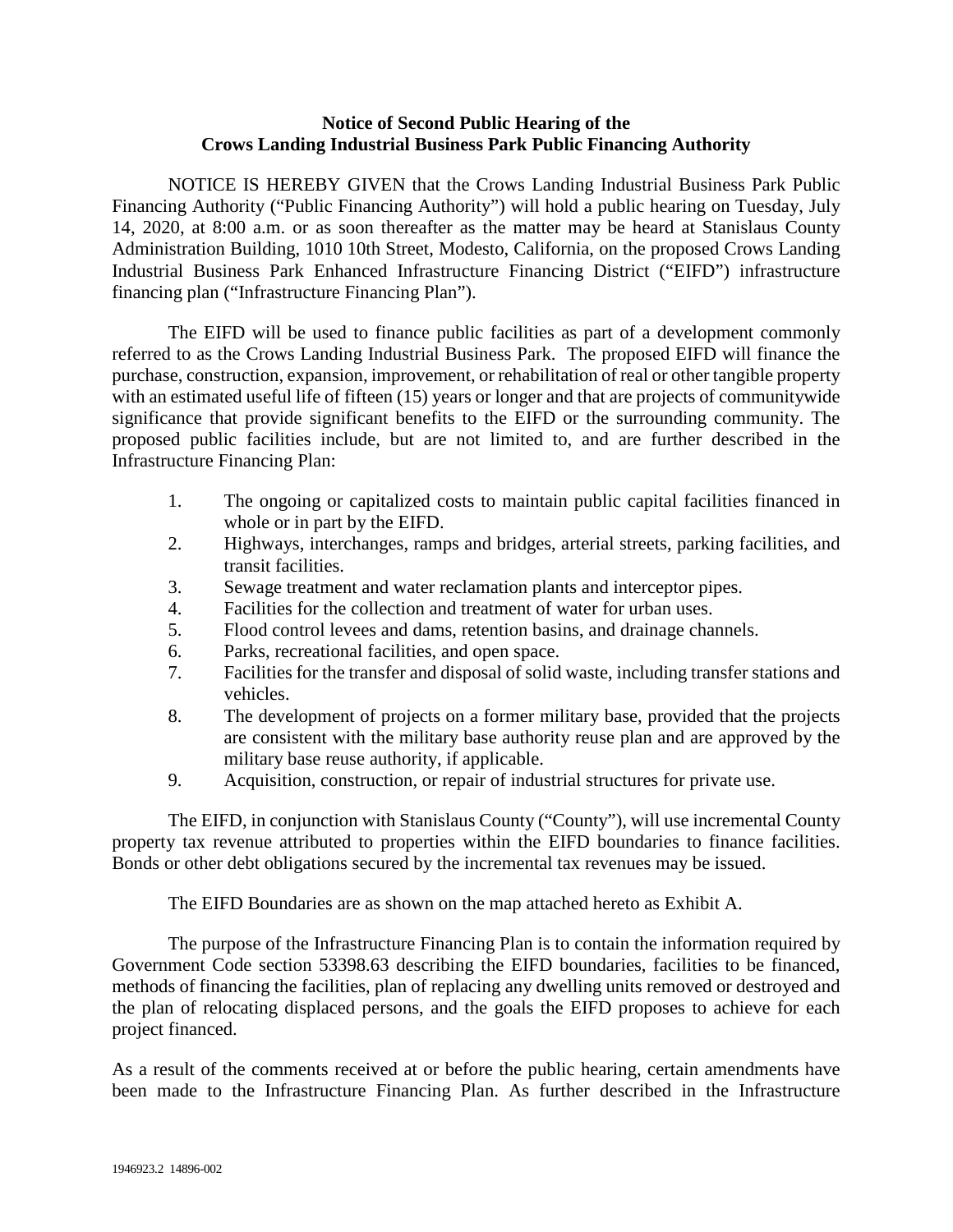Financing Plan, these amendments include increasing the maximum amount of tax increment contribution from 75% to 100%; increasing the estimated number of dollars of tax revenue that may be allocated to the EIFD, from \$300 million to a not to exceed amount of \$400 million, unless modified by the PFA; updating the projected annual net fiscal surplus to be generated by new Phase 1 development in the EIFD from approximately \$225,300 to \$146,200; and making certain grammatical and non-substantive revisions.

Any person having any objections to the proposed Infrastructure Financing Plan or the regularity of any of the prior proceedings for the formation of the EIFD may appear at the hearing in the manner described below and object to the adoption of the proposed Infrastructure Financing Plan by the Public Financing Authority. Any person may also appear in the manner described below to provide comments to the Infrastructure Financing Plan. Objections or comments may be made in the manner described below.

Copies of the proposed Infrastructure Financing Plan will be available to the public at the meeting and is available at the following link [http://crowsbizpark.biz/pdf/infrastructure\\_financing\\_plan.pdf](http://crowsbizpark.biz/pdf/infrastructure_financing_plan.pdf)

## **MEMBERS OF THE PUBLIC MAY REMOTELY OBSERVE THE MEETING AND ADDRESS THE PUBLIC FINANCING AUTHROITY VIA TELEPHONE.**

This meeting will be held in accordance with the Governor's Stay at Home Executive Order N-33-20 and in accordance with Executive Order N-29-20 (that pertains to the holding of public meeting via teleconferencing) and will not include in person public attendance. Members of the public may observe the meeting and provide comments to the Public Financing Authority via email or telephone as described below.

How to observe the Meeting:

You can listen to the meeting by calling  $+1$  (888) 370-6086 or  $+1$  (559) 512-3189. When prompted enter Conference ID 895 993 55#

How to submit Public Comment:

- If you wish to provide public comment via telephone, please contact the Secretary at (209) 652-1975 no later than 8:00 a.m. on Tuesday, July 14, 2020. Please be prepared to provide the following information: your name and telephone number where you can be reached during the meeting.
- If you prefer to provide written comment, please submit your comments via email by 8:00 a.m. on Tuesday, July 14, 2020. Please email the Secretary at [cavanahp@stancounty.com](mailto:cavanahp@stancounty.com) and include "Infrastructure Financing Plan" in the subject line of the email. Comments received by this time will be read aloud by the Secretary at the hearing.

**Reasonable Accommodations:** In compliance with the Americans with Disabilities Act, if you need special assistance to participate in this meeting, please contact the Chief Executive Office at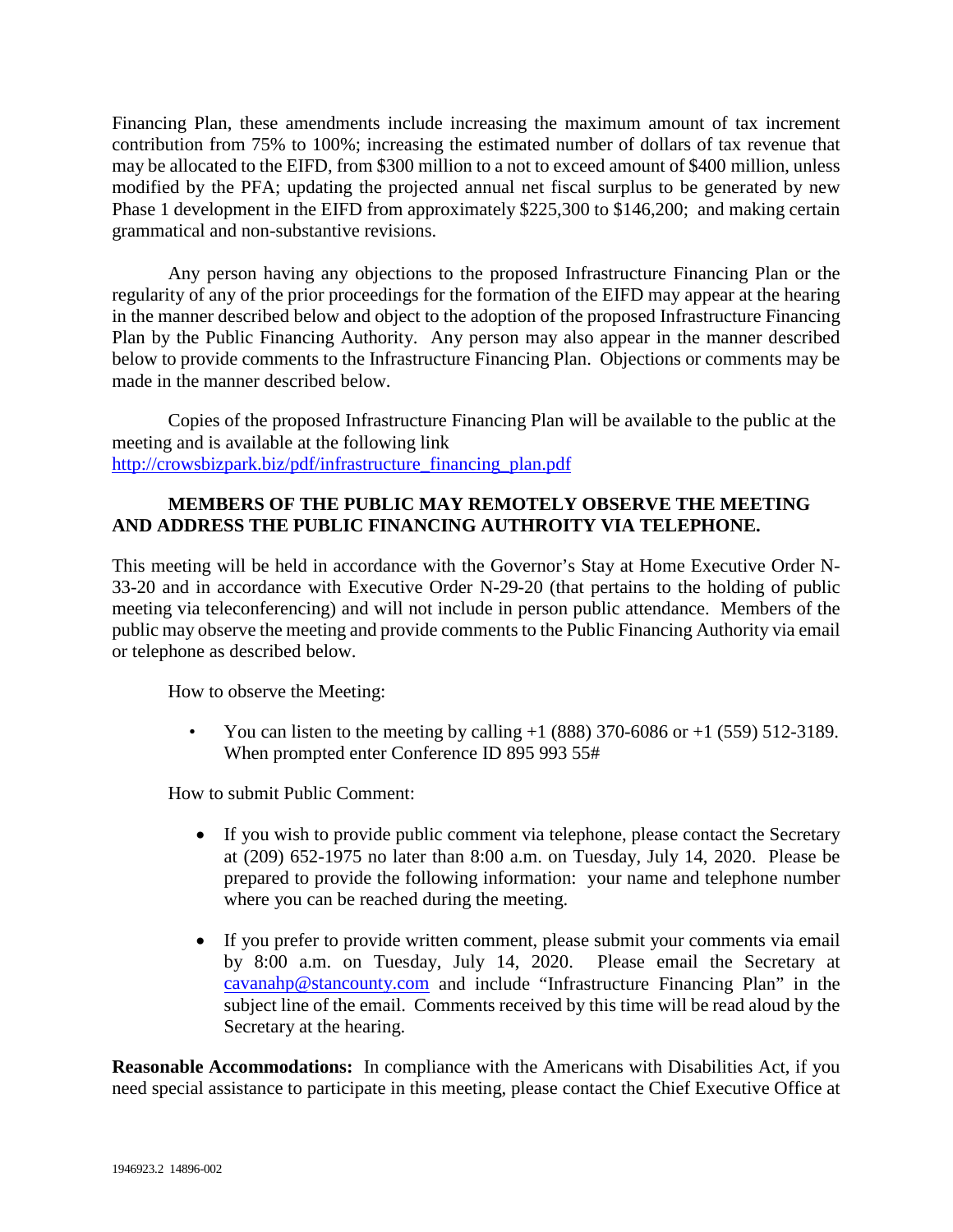(209) 525-6333. Notification 72 hours prior to the meeting will enable the County to make reasonable arrangements to ensure accessibility to this meeting.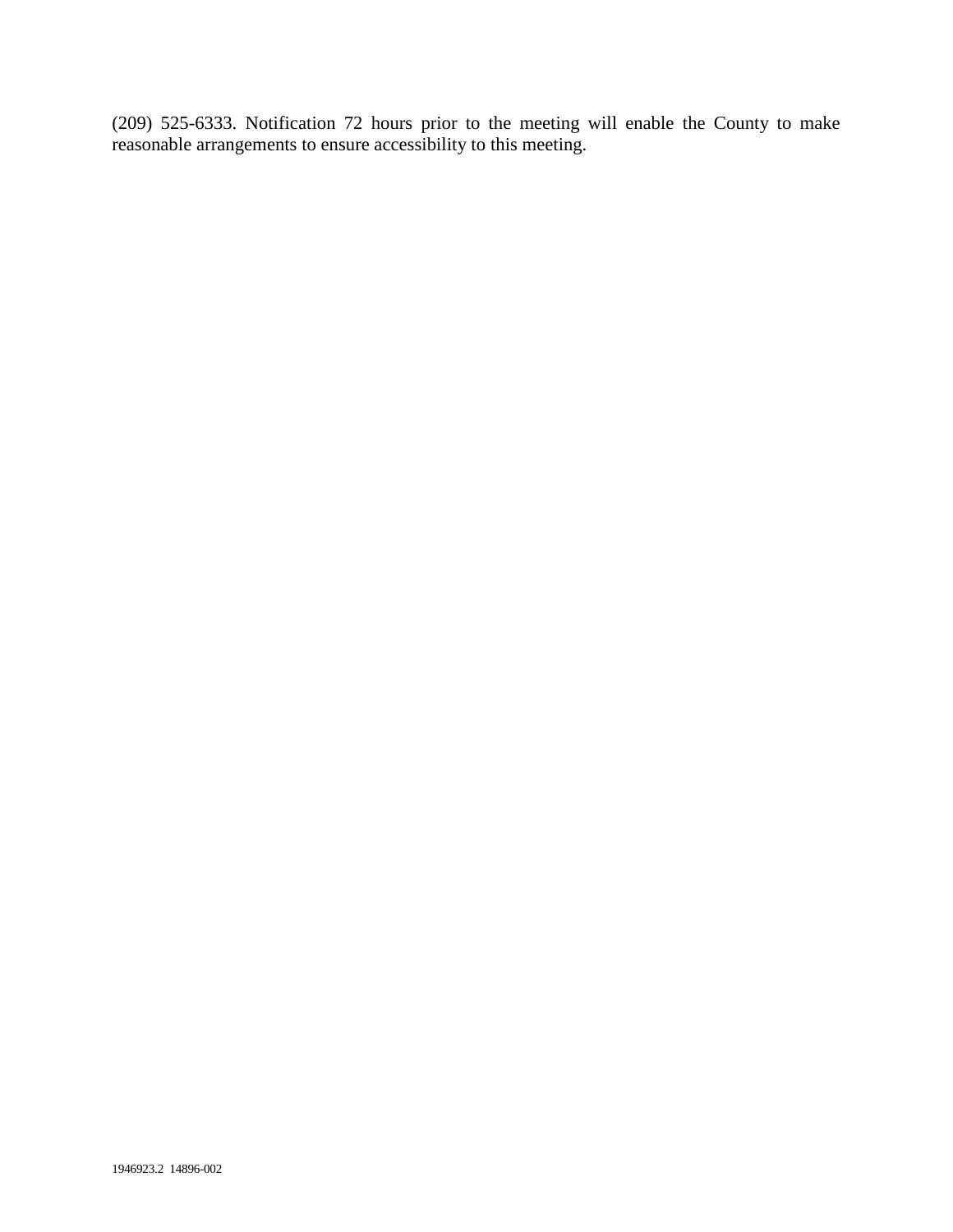## **Exhibit A**

**Boundary Map**